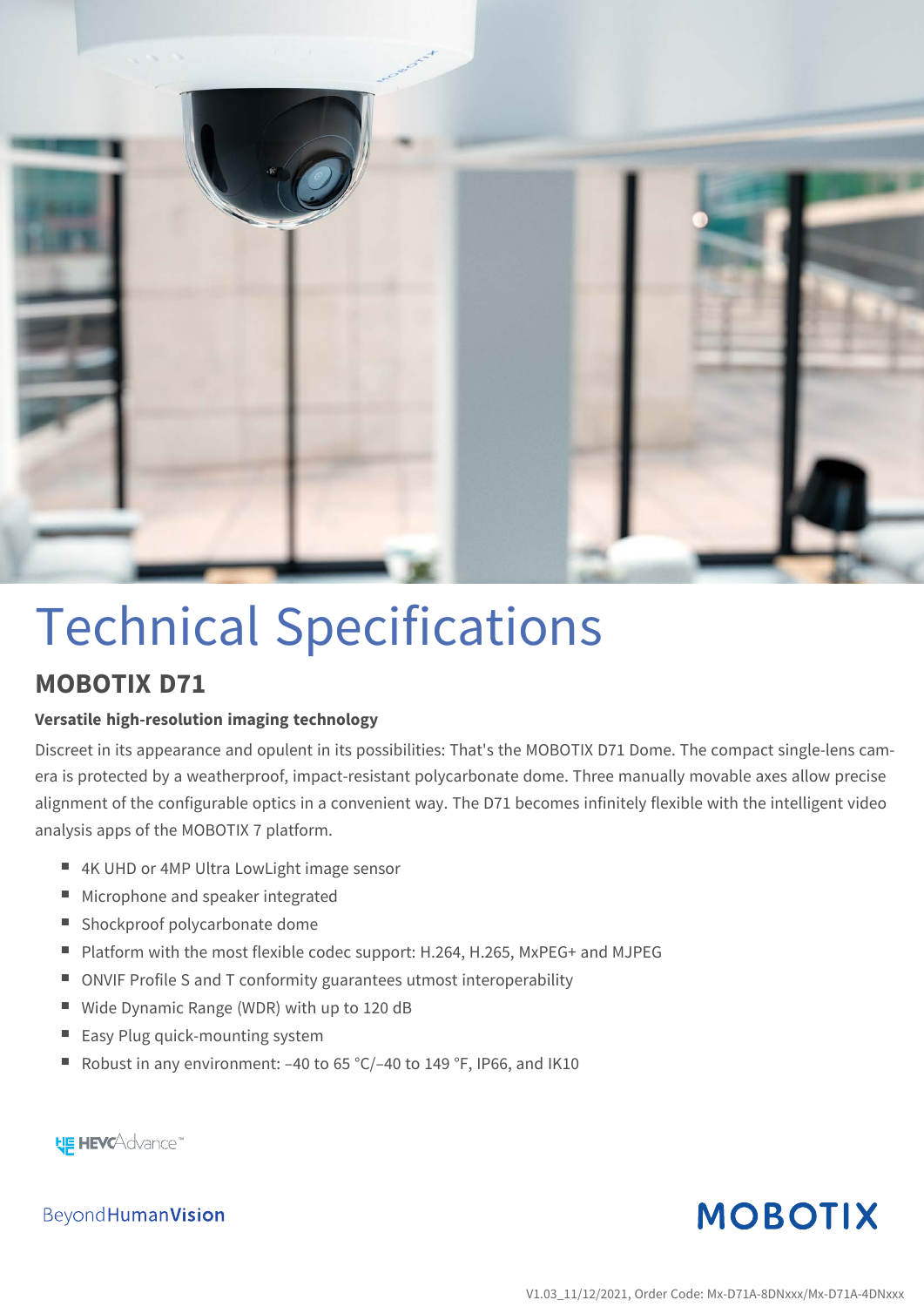#### **Order Information**

| Name        | D71 Single Lens               |
|-------------|-------------------------------|
| Order Code: | Mx-D71A-8DNxxx/Mx-D71A-4DNxxx |

#### **Hardware**

| Image sensor (DN)                                 | 4K 3840x2160/4MP 2688x1512                                                                                   |  |
|---------------------------------------------------|--------------------------------------------------------------------------------------------------------------|--|
| Light sensitivity                                 | Color sensor (day): 0,1 lx @ $1/60$ s; 0,005 lx @ 1 s<br>BW sensor (night): 0,02 lx @ 1/60 s; 0,001 lx @ 1 s |  |
| Exposure control                                  | Manual and automatic mode<br>1 s to $1/16,000$ s                                                             |  |
| Video codecs                                      | H.264, H.265 with Triple Streaming<br>MxPEG+<br><b>MJPEG</b>                                                 |  |
| IK protection class                               | <b>IK10</b>                                                                                                  |  |
| IP protection class                               | <b>IP66</b>                                                                                                  |  |
| Ambient temperature<br>(range, including housing) | $-40$ to 65 °C/-40 to 149 °F/95 % rel. humidity (non-condensing)                                             |  |
|                                                   | Internal DVR, out of the box MicroSD card (8 GB), MxPEG+ recording only                                      |  |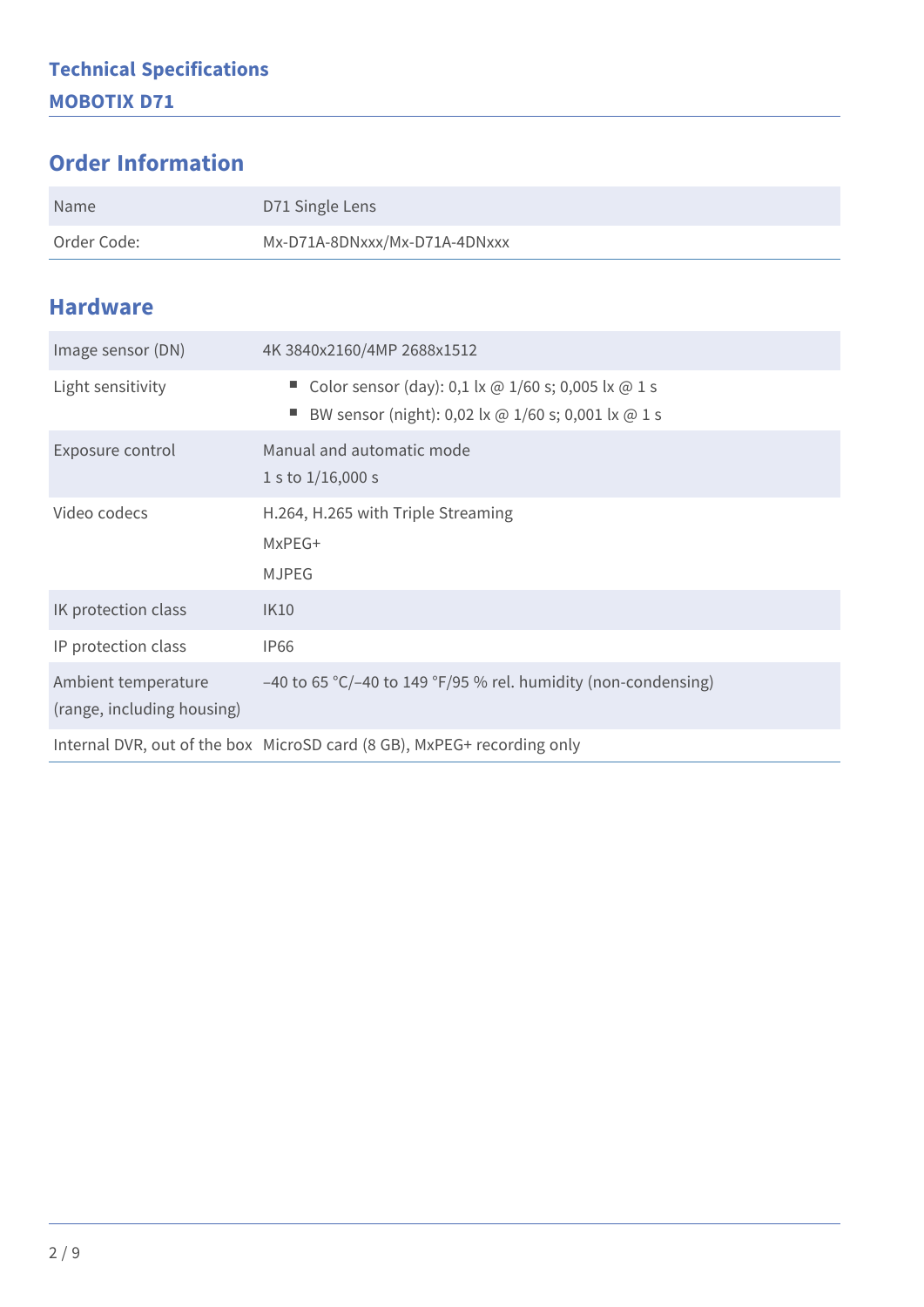| I/Os                                 | <b>INPUT</b>                                                                                                                                                          |                                                |
|--------------------------------------|-----------------------------------------------------------------------------------------------------------------------------------------------------------------------|------------------------------------------------|
|                                      | Contact Closure (no galvanic isolation necessary) or up to 50V AC/DC<br>max. length for cables: 50m<br><b>OUTPUT</b>                                                  |                                                |
|                                      | requires pull-up resistor and external power supply (10mA / max. 50V DC<br>$-$ no AC)                                                                                 |                                                |
|                                      | max. length for cables: depends on loop impedance of the connected<br>cable.                                                                                          |                                                |
|                                      | Specs for cables connected to the PCB terminals:                                                                                                                      |                                                |
|                                      | Conductor cross section                                                                                                                                               |                                                |
|                                      | AWG                                                                                                                                                                   | $20 - 26$                                      |
|                                      | Rigid                                                                                                                                                                 | $0.14$ mm <sup>2</sup> - $0.5$ mm <sup>2</sup> |
|                                      | Flexible                                                                                                                                                              | $0.14$ mm <sup>2</sup> - $0.5$ mm <sup>2</sup> |
|                                      | Flexible with ferrule                                                                                                                                                 | $0.25$ mm <sup>2</sup> - 0.34mm <sup>2</sup>   |
| Microphone/Speaker                   | Integrated Microphone:                                                                                                                                                |                                                |
|                                      | Sensitivity: -35 +-4 dB (0 dB = $1 \text{ V/pa}$ , 1 kHz)                                                                                                             |                                                |
|                                      | Integrated Loudspeaker:                                                                                                                                               |                                                |
|                                      | $\Box$ 0.9 W at 8 Ohm                                                                                                                                                 |                                                |
|                                      | Line in / Line out                                                                                                                                                    |                                                |
| Integrated illumination              | IR up to 30 m                                                                                                                                                         |                                                |
| Shock detector (tamper<br>detection) | Yes                                                                                                                                                                   |                                                |
| Max. power consumption               | 25 W                                                                                                                                                                  |                                                |
| Electrical surge protection          | Available with MX-Overvoltage-Protection-Box (not part of the scope of deliv-<br>ery)                                                                                 |                                                |
| PoE standard                         | PoE Plus (802.3at-2009)/Class 4                                                                                                                                       |                                                |
| Interfaces                           | Ethernet 1000BaseT; RJ45 jack according to EIA/TIA-568B<br>USB-C / USB2.0; High-Speed ( $V_{\text{out}} = 5.1V$ , $I_{\text{out}} = 0.9A$ , $P_{\text{out}} = 4.5W$ ) |                                                |
| <b>Mounting Options</b>              | Wall- or ceiling-mountable                                                                                                                                            |                                                |
|                                      |                                                                                                                                                                       |                                                |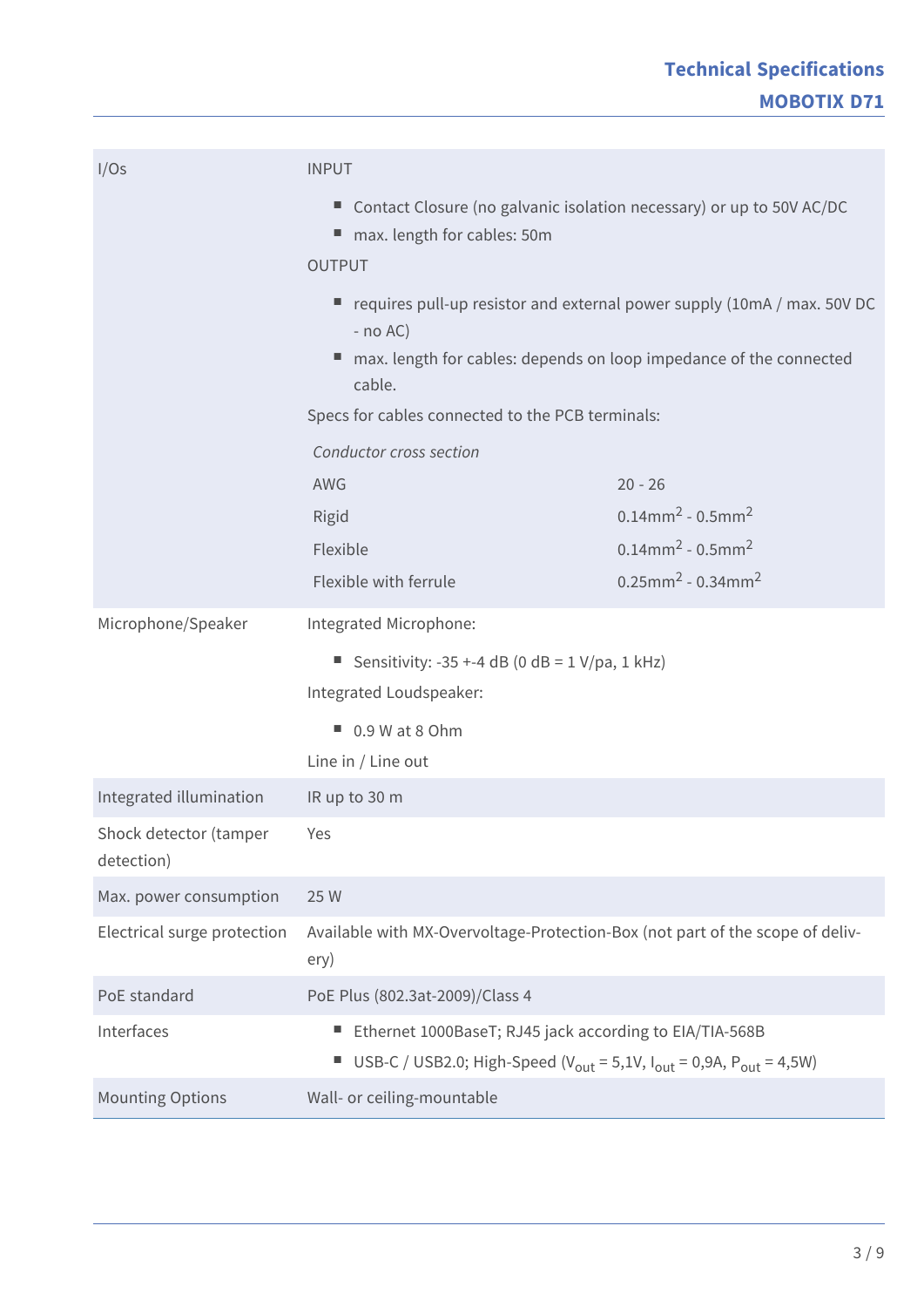#### **Technical Specifications MOBOTIX D71**

| <b>Dimensions</b><br>$(\emptyset$ x height)              | 164 x 47,5 mm                                                                                                                                                                                                                                                                                    |
|----------------------------------------------------------|--------------------------------------------------------------------------------------------------------------------------------------------------------------------------------------------------------------------------------------------------------------------------------------------------|
| Weight without sensor mod- Approx. 2.5 kg/5.5 lb<br>ules |                                                                                                                                                                                                                                                                                                  |
| Housing                                                  | Aluminum, PBT-30GF                                                                                                                                                                                                                                                                               |
| Standard accessories                                     | 1 I/O dome, white                                                                                                                                                                                                                                                                                |
|                                                          | 2 terminal blocks                                                                                                                                                                                                                                                                                |
|                                                          | 1 mounting cable with sealing, 0.5 m/ $\sim$ 2 in                                                                                                                                                                                                                                                |
|                                                          | 2 silicone sealings for patch cable                                                                                                                                                                                                                                                              |
|                                                          | 1 Ethernet patch cable RJ45, 50 cm/19.7 in                                                                                                                                                                                                                                                       |
|                                                          | 1 Allen wrench 2.5 mm                                                                                                                                                                                                                                                                            |
|                                                          | 1 D71 lens wrench, orange                                                                                                                                                                                                                                                                        |
|                                                          | 4 dowels 8 mm                                                                                                                                                                                                                                                                                    |
|                                                          | 4 stainless steel pan head-screws 4.5x60 mm                                                                                                                                                                                                                                                      |
|                                                          | 4 stainless steel washers Ø5.3 mm                                                                                                                                                                                                                                                                |
|                                                          | 1 Torx wrench TX 20                                                                                                                                                                                                                                                                              |
|                                                          | 4 sealing plugs, white                                                                                                                                                                                                                                                                           |
|                                                          | 1 Important Safety Information                                                                                                                                                                                                                                                                   |
|                                                          | 1 Camera Connection Flyer                                                                                                                                                                                                                                                                        |
| Detailed technical doc-<br>umentation                    | www.mobotix.com > Support > Download Center > Marketing & Docu-<br>mentation                                                                                                                                                                                                                     |
| <b>MTBF</b>                                              | 80,000 hours                                                                                                                                                                                                                                                                                     |
| Certificates                                             | EN 50121-4:2015, EN 50581:2012, EN 55032:2012+AC:2013, EN 55035:2017,<br>FprEN 61000-6-1:2015, EN 61000-6-2:2015, EN 61000-6-3:2007+A1:2011+AC:2012,<br>EN 61000-6-4:2007+A1:2011, EN 62368-1:2014 + AC: 2015 + A11: 2017 + AC: 2017,<br>IEC 60950-22:2016, AS/NZS CISPR32:2015, 47 CFR Part 15b |
| Protocols                                                | DHCP (client and server), DNS, ICMP, IGMP v3, IPv4, IPv6, HTTP, HTTPS, FTP,<br>FTPS, NFS, NTP (client and server), RTP, RTCP, RTSP, SFTP, SIP (client and<br>server), SMB/CIFS, SNMP, SMTP, SSL/TLS 1.3, UDP, VLAN, VPN, Zeroconf/mDNS                                                           |
| Manufacturer warranty                                    | 3 years                                                                                                                                                                                                                                                                                          |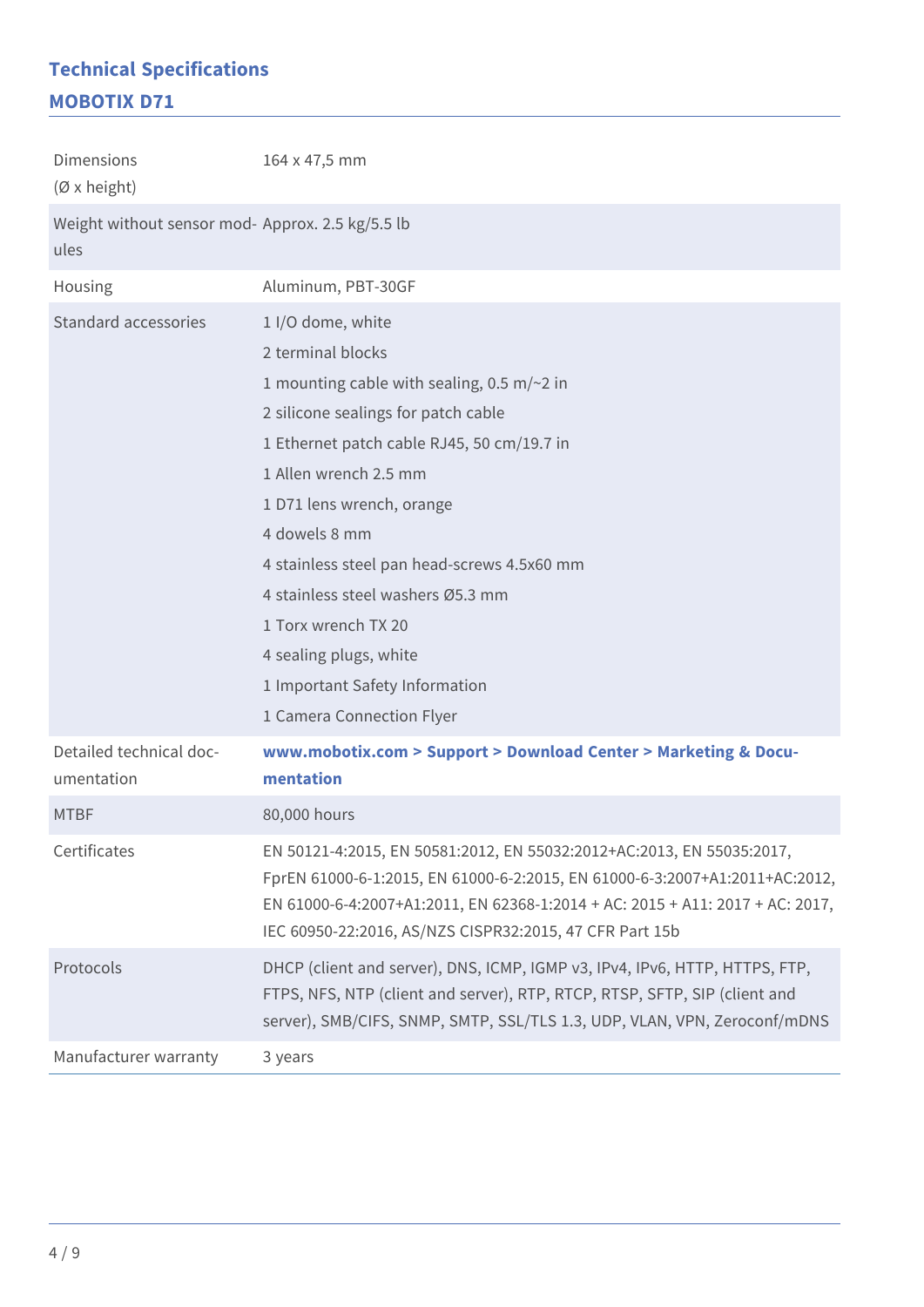### **Image Formats, Frame Rates, Image Storage**

| Available video codecs    | MxPEG+/MJPEG/H.264/H.265                                                                     |
|---------------------------|----------------------------------------------------------------------------------------------|
| Image resolutions         | VGA 640x360, XGA 1024x576, HD 1280x720, FullHD 1920x1080, QHD 2560x1440,<br>4K UHD 3840x2160 |
| H.264 multi streaming     | <b>Triple Streaming</b>                                                                      |
| Multicast stream via RTSP | Yes                                                                                          |
| Max. image resolution     | 4K UHD 3840x2160/4MP 2688x1512                                                               |
| Max. frame rate           | MxPEG: 20@4k, H.264: 30@4k, H.265: 30@4k                                                     |

#### **General Features**

| <b>WDR</b>                 | Up to 120 dB                                                                                                                                                                                                                                                                                                                                                                                                                                                                                                                                                                                                                                                                                  |
|----------------------------|-----------------------------------------------------------------------------------------------------------------------------------------------------------------------------------------------------------------------------------------------------------------------------------------------------------------------------------------------------------------------------------------------------------------------------------------------------------------------------------------------------------------------------------------------------------------------------------------------------------------------------------------------------------------------------------------------|
| Software features          | H.264, H.265 Multistreaming<br>ш<br>Multicast stream via RTSP<br>ш<br>Digital pan, tilt, zoom/vPTZ (up to 8x zoom)<br>Genetec protocol integration<br>Custom exposure zones<br>Snapshot recording (pre/post-alarm images)<br>н,<br>Continuous recording<br>н.<br>Event recording<br>н,<br>Time-controlled flexible event logic<br>Weekly schedules for recordings and actions<br>Event video and image transfer via FTP and email<br>Playback and QuadView via web browser<br>н.<br>Animated logos on the image<br>ш<br>Master/Slave functionality<br>ш<br>Privacy zone scheduling<br>Remote alarm notification (network message)<br>Programming interface (HTTP-API)<br>MOBOTIXMessageSystem |
| <b>ONVIF compatibility</b> | Profile S, T                                                                                                                                                                                                                                                                                                                                                                                                                                                                                                                                                                                                                                                                                  |
| Master/Slave functionality | Yes                                                                                                                                                                                                                                                                                                                                                                                                                                                                                                                                                                                                                                                                                           |
| Remote alarm notification  | email, network message (HTTP/HTTPS), SNMP, MxMessageSystem                                                                                                                                                                                                                                                                                                                                                                                                                                                                                                                                                                                                                                    |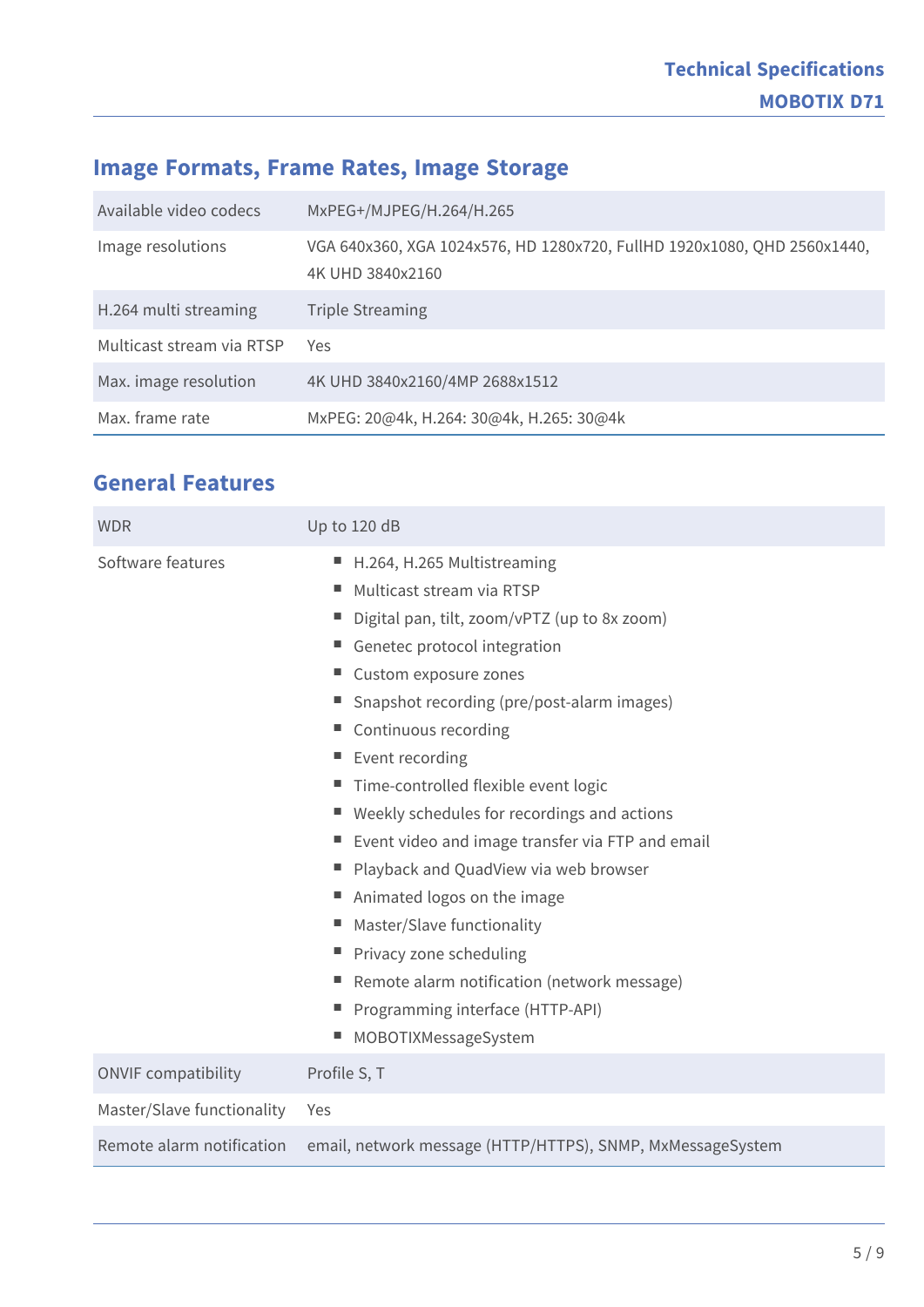#### **Technical Specifications MOBOTIX D71**

| DVR/storage management   | Within the camera via microSD card, on external USB and NAS devices, dif-                                                         |
|--------------------------|-----------------------------------------------------------------------------------------------------------------------------------|
| (MxPEG+ only)            | ferent streams for live image and recording, MxFFS with buffered archive, pre-                                                    |
|                          | and post-alarm images, storage monitoring with error reporting                                                                    |
| Camera and data security | User and group management, SSL connections, IP-based access control, IEEE<br>802.1X, intrusion detection, digital image signature |

### **Video Analysis**

| Video motion detection                   | Yes                                                 |
|------------------------------------------|-----------------------------------------------------|
| MxActivitySensor                         | Version 1.0, 2.1                                    |
| <b>ONVIF compatibility</b>               | Profile S, T                                        |
| MxAnalytics                              | Heatmap, people counting & object-based counting    |
| <b>MOBOTIX Certified Apps</b><br>support | Yes (will be added with upcoming firmware releases) |

### **Video Management Software**

| MxManagementCenter | Yes (MxMC 2.2 and higher)                                        |
|--------------------|------------------------------------------------------------------|
|                    | www.mobotix.com > Support > Download Center > Software Downloads |
| MOBOTIX LIVE       | Yes.                                                             |
|                    | www.mobotix.com > Support > Download Center > Software Downloads |

#### **D71 Model Variants**

| Order Code                         | <b>Horizontal Angle of View</b> |  |
|------------------------------------|---------------------------------|--|
| <b>4K Image Sensor (3840x2160)</b> |                                 |  |
| Mx-D71A-8DN050                     | $90^{\circ}$                    |  |
| Mx-D71A-8DN080                     | $60^\circ$                      |  |
| Mx-D71A-8DN100                     | $45^\circ$                      |  |
| Mx-D71A-8DN150                     | $30^\circ$                      |  |
| Mx-D71A-8DN280                     | $15^\circ$                      |  |
| 4MP Image Sensor (2688x1512)       |                                 |  |
| Mx-D71A-4DN050                     | $90^{\circ}$                    |  |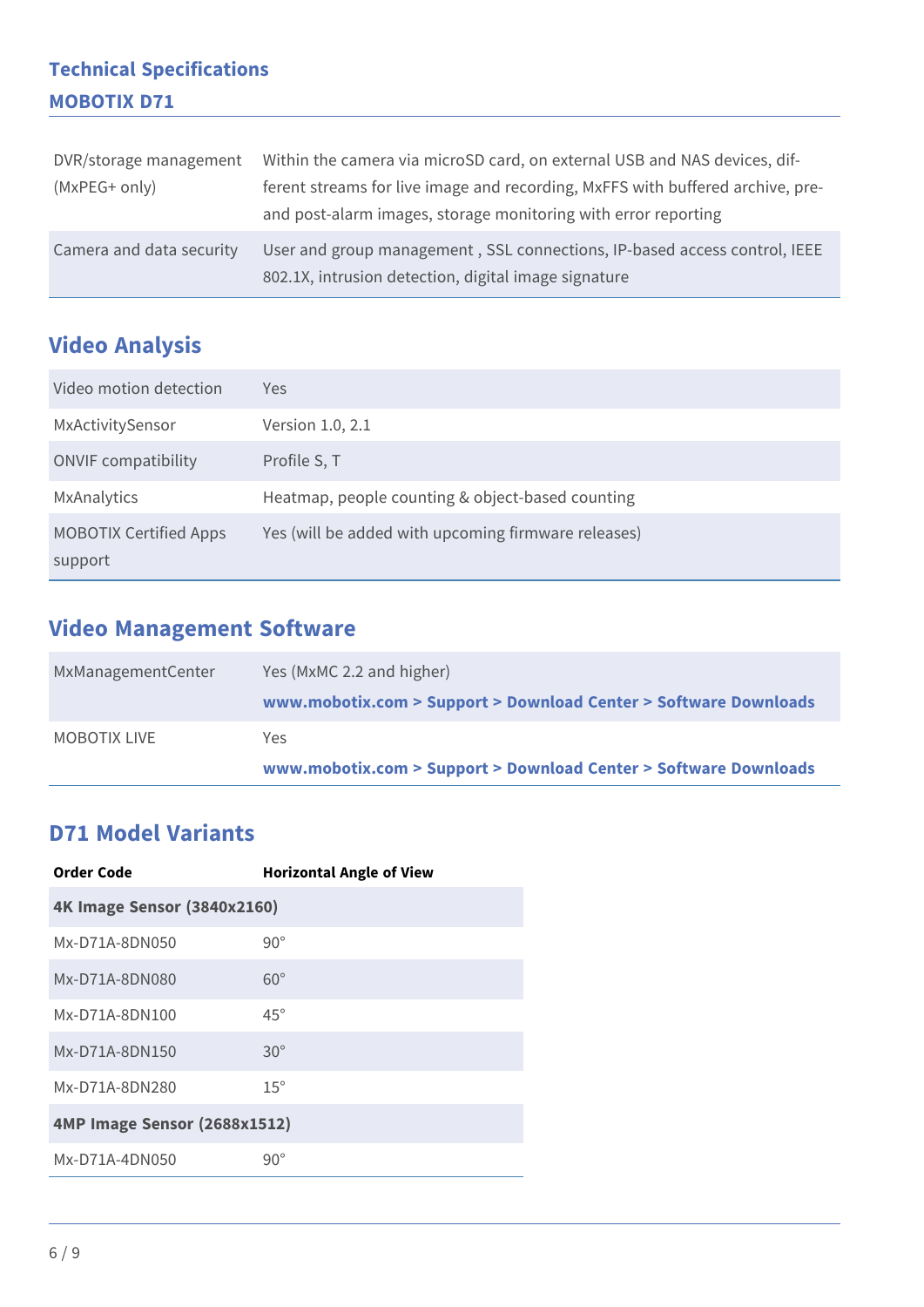| Order Code     | <b>Horizontal Angle of View</b> |
|----------------|---------------------------------|
| Mx-D71A-4DN080 | $60^\circ$                      |
| Mx-D71A-4DN100 | $45^\circ$                      |
| Mx-D71A-4DN150 | $30^\circ$                      |
| Mx-D71A-4DN280 | $15^{\circ}$                    |

For a complete list of lenses for MOBOTIX cameras, please see the Lens Table document for MOBOTIX 7 models on **[www.mobotix.com > Support > Download Center > Marketing & Documentation > Lens Table](https://www.mobotix.com/support/download-center/documenation/lens-table)**.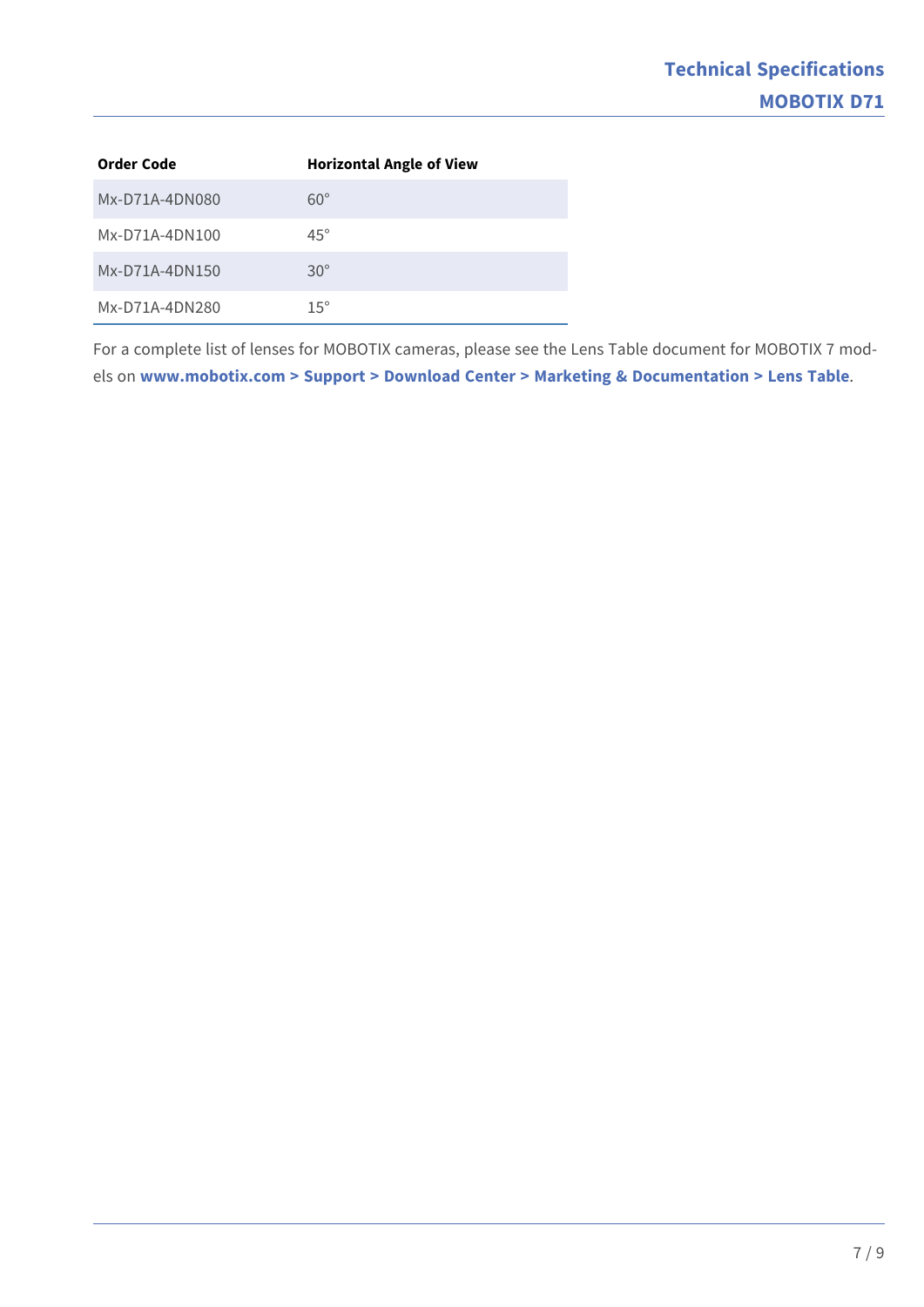## **D71 – Dimensions**

**NOTE!** Download the drilling template from the section or on the MOBOTIX website: **[www.mobotix.com >](https://www.mobotix.com/drilling-templates)  [Support > Download Center > Marketing & Documentation > Drilling Templates](https://www.mobotix.com/drilling-templates)**.

**CAUTION!** Always print or copy at 100% of the original size!





**Fig. 1: D71: All measurements in mm**